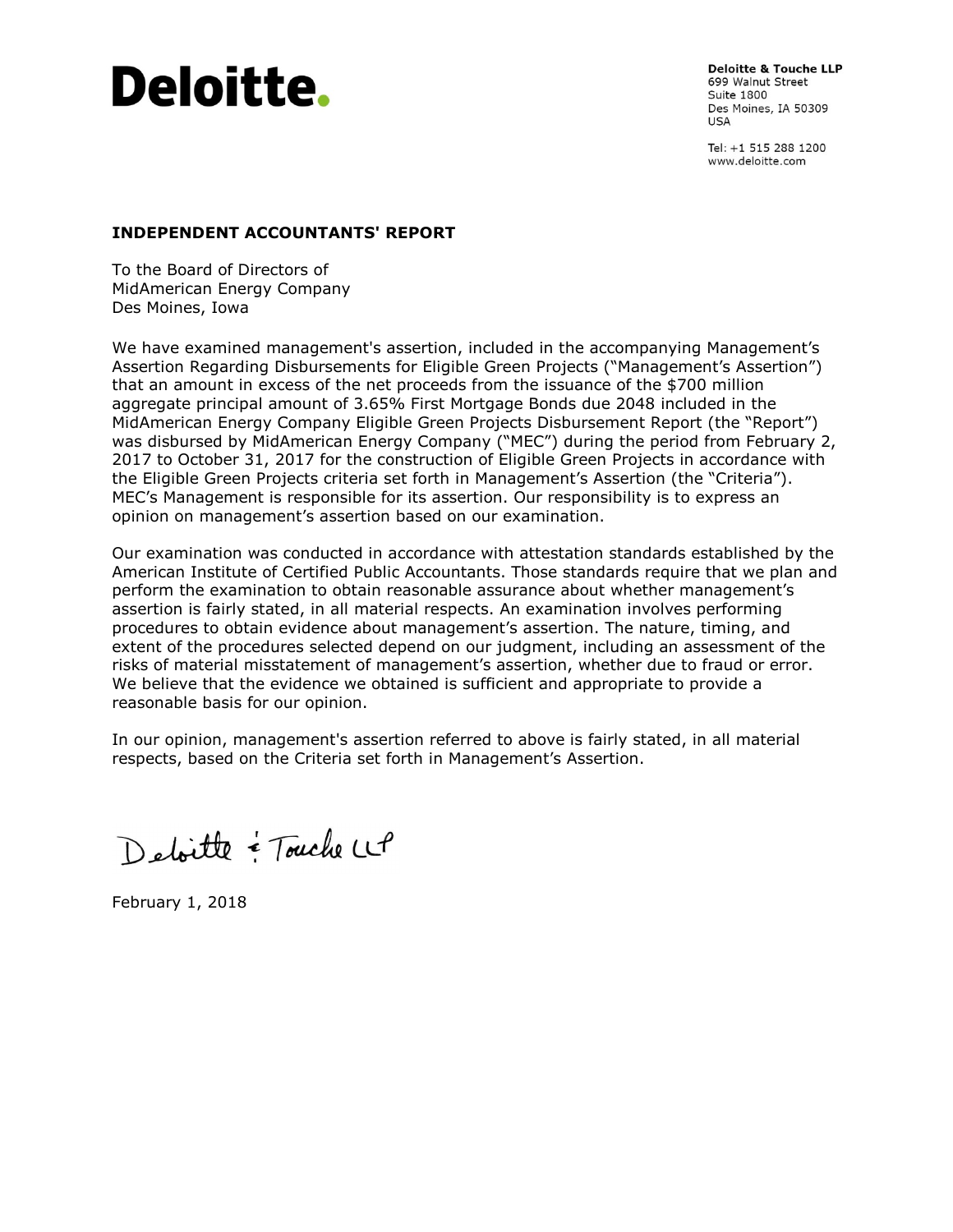

## **Management's Assertion Regarding Disbursements for Eligible Green Projects**

MidAmerican Energy Company ("MEC") is responsible for the completeness, accuracy and validity of the MidAmerican Energy Company Eligible Green Projects Disbursement Report (the "Report") as of February 1, 2018. MEC management asserts that an amount in excess of the net proceeds described in the Report was disbursed by MEC during the period from February 2, 2017 to October 31, 2017, for the construction of the Eligible Green Projects detailed below.

## **Eligible Green Projects Criteria**

Eligible Green Projects consist of MEC's 2,000 megawatt (nameplate capacity) Wind XI project and the repowering of certain of our existing wind facilities located in Iowa. Expenditures for the Eligible Green Projects consist of site acquisition, component purchases, development and construction costs, and interconnection costs.